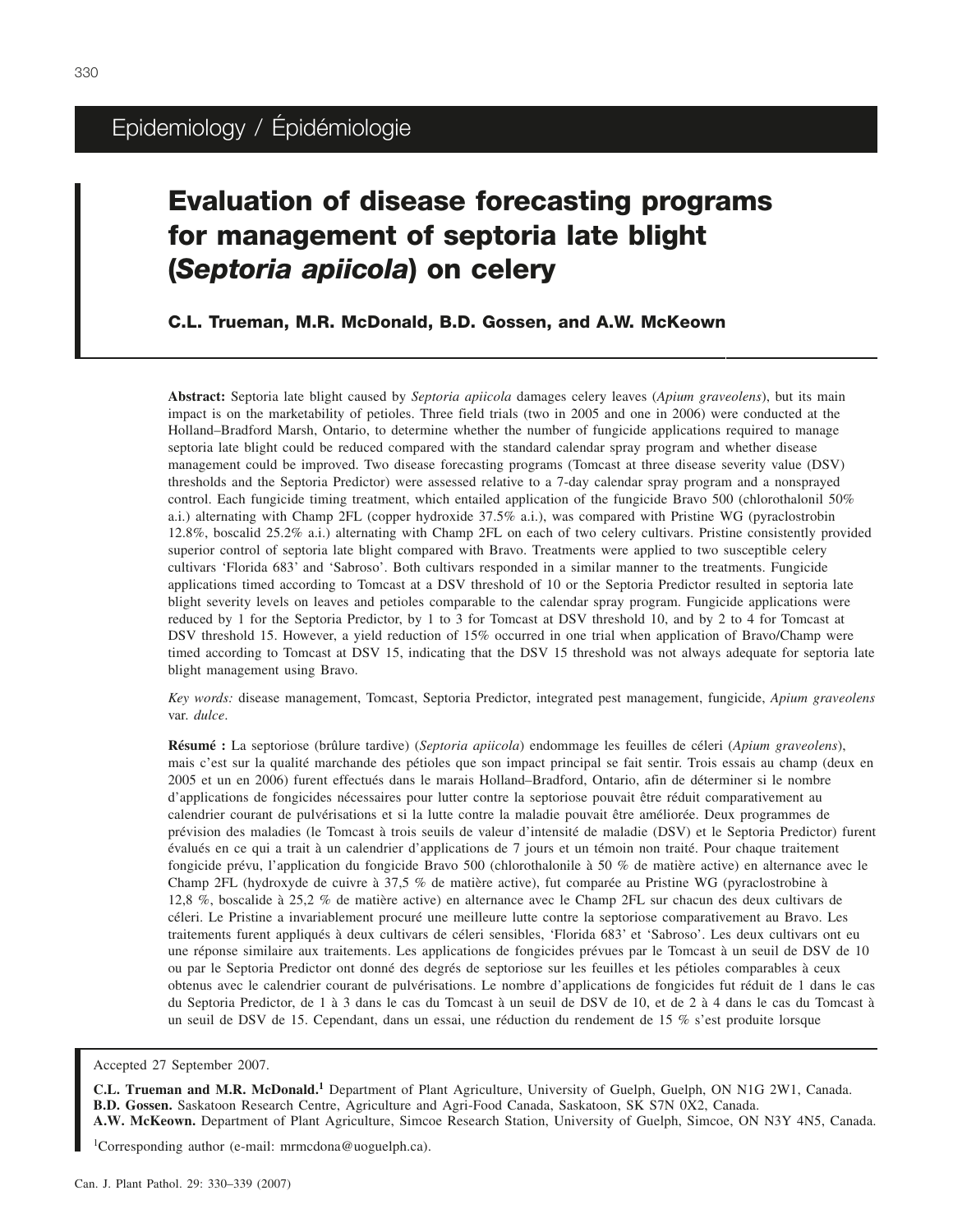l'application de Bravo/Champ fut prévue en fonction du Tomcast au seuil DSV de 15, ce qui indique que le seuil de DSV de 15 n'était pas toujours adéquat pour lutter contre la septoriose en utilisant le Bravo.

*Mots-clés :* lutte contre les maladies, Tomcast, Septoria Predictor, lutte intégrée contre les parasites, fongicide, *Apium graveolens* var. *dulce*.

### **Introduction**

Septoria late blight, which is caused by *Septoria apiicola* Speg., is an important disease of celery (*Apium graveolens* L. var. *dulce* (P. Mill.) Pers.) worldwide (Sutton and Waterston 1966). Yield loss  $\leq 70\%$  can occur (Lacy et al. 1996). For processing celery, lesions on petioles can result in a crop that is not marketable and thus have an even larger economic impact than direct yield loss. Favourable conditions for septoria late blight development are common in Canada, and the disease has been reported in all Canadian provinces (Cerkauskus 1994).

Inoculum is often transported from infected to noninfected fields by infected seed and crop residue or as conidia on farm workers and equipment (Maude 1970; Maude and Shuring 1970; Sutton and Waterston 1966). Lesions appear 8–15 days after infection, and pycnidia rapidly develop within the lesions (Lacy 1994). Conidia are released from the pycnidia when leaves are wet and are spread via rain-splash, causing secondary infections within the celery crop (Sutton and Waterston 1966). Leaf wetness duration  $\geq 12$  h and air temperatures from 10 to 30 °C are the key environmental factors that contribute to infection (Mathieu and Kushalappa 1993).

Septoria late blight is difficult to control once present in a field (Mudita and Kushalappa 1993), and celery growers must rely on application of foliar fungicides to manage this disease. The labour requirements to trim fresh-market celery with lesions are high, and loads of processing celery showing disease symptoms can be rejected entirely, therefore disease tolerance thresholds are low. Fungicides are applied on a calendar schedule as soon as symptoms are observed in the field or beginning one-third of the way through the growing season (OMAFRA 2006). Cultural practices for disease management include using 3-year-old seed, crop rotation, and limiting entry of workers and equipment into fields when foliage is wet. These techniques may prevent or delay initial infections, but epidemics develop quickly and cause severe losses when environmental conditions are conducive for disease increase (Lacy et al. 1996). No threshold level for septoria late blight has been established because expected crop losses substantially exceed the cost of one fungicide application (Mudita and Kushalappa 1993).

Accurate disease forecasting can reduce the number of fungicide applications by triggering spray applications only when required to minimize disease increase. No disease forecasting system has been validated for septoria late blight in Ontario. However, forecasting systems based on leaf wetness duration and air temperature have been developed for other systems or locations (Lacy 1994; Mathieu and Kushalappa 1993; Phillips 1999). Two systems, the Septoria Predictor and Tomcast, have the potential to be

used as decision support tools for timing of fungicide applications in Ontario. The Septoria Predictor is a simple system that was developed for septoria late blight in Michigan (Lacy 1994). Before the celery canopy is large enough to close over the rows, fungicide is applied when leaves have been wet for more than 12 h. Once the canopy closes, regular fungicide applications (7- to 10-day intervals) are recommended.

Tomcast was developed in Ontario to manage leaf blights and anthracnose on tomato (Poysa et al. 1993) and is based on the FAST model for *Alternaria solani* Sorauer (Madden et al. 1978). Although it was not developed for *S. apiicola*, the model was used successfully to manage late blight of celery in California. Tomcast, used in conjunction with insect monitoring, reduced pesticide applications on celery by 12 sprays in 1992 and 9 sprays in 1993 (Bolkan and Reinert 1994).

Boscalid and strobilurin fungicides, such as pyraclostrobin, provide alternatives to older chemistries for diseases caused by fungal pathogens on a number of horticultural crops (OMAFRA 2006). These fungicides are not yet registered for use on celery in Canada, but a combination of pyraclostrobin and boscalid provided effective management of septoria late blight when used in a 7–10 day calendar spray program (Trueman et al. 2005). The risk of fungi developing resistance to strobilurin fungicides is relatively high (FRAC 2005). Inclusion of boscalid with pyraclostrobin reduces risk of resistance development to pyraclostrobin. This risk would be further mitigated by rotation of fungicide chemistries and disease forecasting to minimize the number of fungicide applications per season.

The objective of this research was to improve decision support tools for management of septoria late blight by testing the efficacy of the Tomcast and Septoria Predictor forecasting programs under conditions found in Ontario. Application of disease forecasting systems for septoria late blight may improve disease management, reduce grower costs, and reduce the environmental impact associated with disease management by reducing the number of fungicide applications each season. Effective disease management can also improve crop quality.

## **Materials and methods**

#### **Trial location and layout**

Two field trials in 2005 and one trial in 2006 were conducted on organic soil (pH  $~6.8$ , organic matter  $~40\%$ ) near the Muck Crops Research Station, Holland–Bradford Marsh, Ontario (44°15′N, 77°90′W). Processing cultivar 'Sabroso' (Pybas Vegetable Seed Co., Santa Maria, Calif.) and fresh market cultivar 'Florida 683' (Pybas Vegetable Seed Co.) were seeded into 288-cell plastic plug trays (Landmark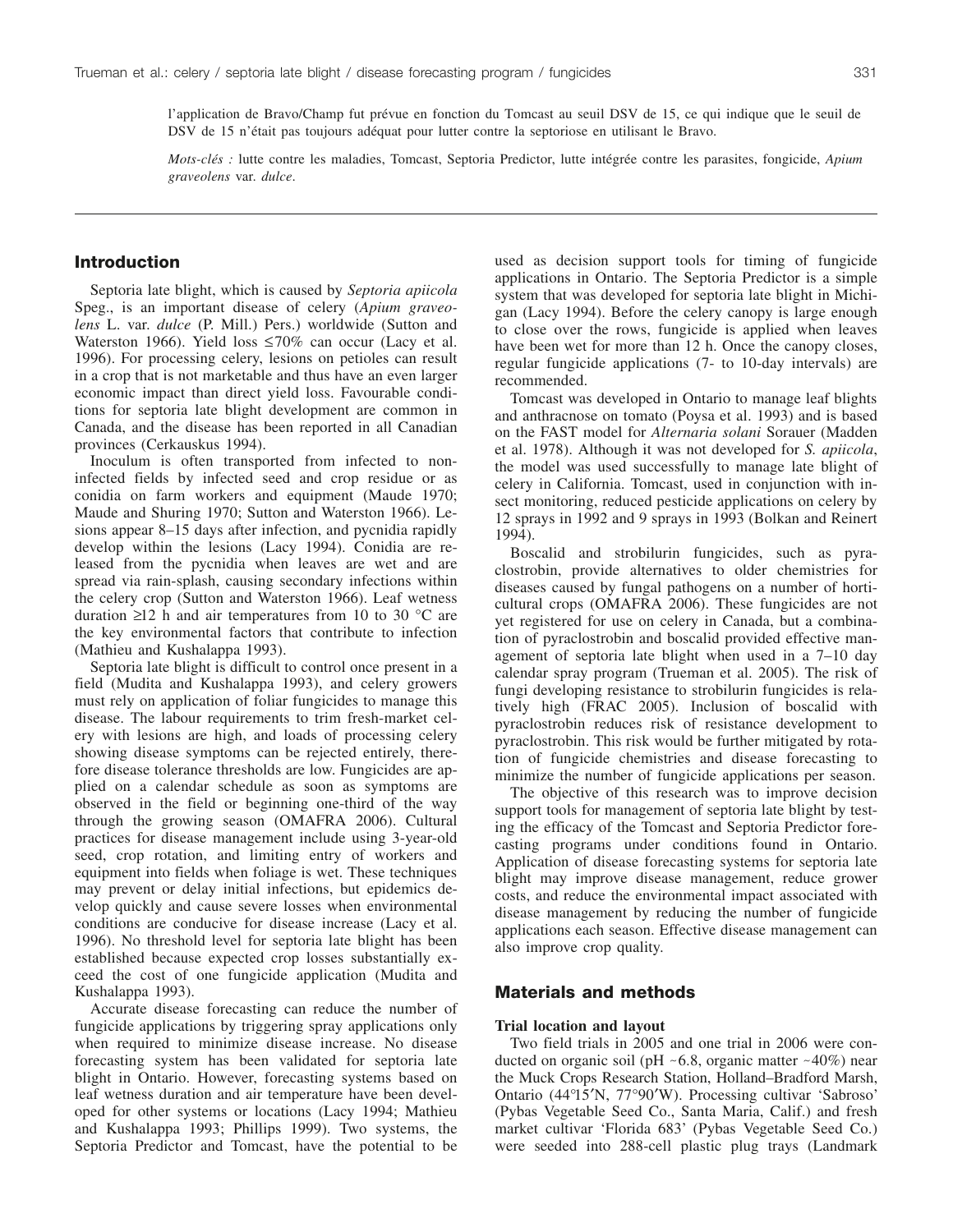|                           | Mean temperature |            |            |            |             |  |
|---------------------------|------------------|------------|------------|------------|-------------|--|
|                           | $13 - 17$ °C     | $18-20$ °C | $21-25$ °C | $26-29$ °C | <b>DSVs</b> |  |
| Leaf wetness duration (h) | $0 - 6$          | $0 - 3$    | $0 - 2$    | $0 - 3$    | O           |  |
|                           | $7 - 15$         | $4 - 8$    | $3 - 5$    | $4 - 8$    |             |  |
|                           | $16 - 20$        | $9 - 15$   | $6 - 12$   | $9 - 15$   | 2           |  |
|                           | $21+$            | $16 - 22$  | $13 - 20$  | $16 - 22$  | 3           |  |
|                           |                  | $23+$      | $21+$      | $23+$      |             |  |

**Table 1.** Criteria for calculation of disease severity values (DSVs) used in the Tomcast disease forecasting system (Madden et al. 1978).

Plastic Corp., Akron, Ohio) on 15 March 2005 (Trial 1), 14 April 2005 (Trial 2), and 27 March 2006 (Trial 3). Seedlings were transplanted by hand into the field on 25 May 2005, 23 June 2005, and 19 May 2006, respectively. There were three rows per plot, each 5 m in length, and rows were spaced 55 cm apart. In Trials 1 and 3, in-row plant spacing was 15 cm for 'Florida 683' and 18 cm for 'Sabroso'. For Trial 2, in-row plant spacing was 22 cm for 'Florida 683' and 15 cm for 'Sabroso' because the cultivars were mislabelled at seeding by the supplier.

#### **Fungicides, timing, and method of application**

Five fungicide timing treatments were assessed, each with two fungicide spray regimes. These 10 treatments plus a nonsprayed check gave a total of 11 treatments as the main plot factor. Cultivar was the split-block factor. Cultivars were not randomized within main plots to avoid confusion while transplanting. The five fungicide timing treatments assessed in each trial were a 7-day calendar spray program, Tomcast with a disease severity value (DSV) threshold of 10, 15, or 20, and the Septoria Predictor. Fungicide applications using the Septoria Predictor were applied after a leaf wetness period ≥12 h if the treatment had not been sprayed within the past 7 days and the canopy was not fully closed (Lacy 1994). A regular 7–10 day spray program was implemented after the crop canopy closed. Tomcast treatments were based on accumulated DSVs from 0 to 4 per wetness period over a 24-h interval (Madden et al. 1978) that depended on leaf wetness duration and temperature (Table 1). Fungicides were applied for Tomcast treatments when 10, 15, or 20 DSVs had accumulated, depending on the treatment threshold. The actual timing of application varied by  $\pm 2$  DSV units from the threshold because of early or delayed sprays as a result of rain or high wind conditions.

Each fungicide timing treatment was evaluated using the following two fungicide regimes: (i) Bravo 500 (chlorothalonil 50% a.i., Syngenta Crop Protection Canada, Inc., Guelph, Ont.) alternating with Champ 2FL (copper hydroxide 37.5% a.i., NuFarm, Melbourne, Australia); and (ii) Pristine WG (pyraclostrobin 12.8%, boscalid 25.2% a.i., BASF Canada Corp., Mississauga, Ont.) alternating with Champ. The Bravo 500 rotation was chosen to represent a management program currently available to Ontario celery growers, whereas the Pristine rotation was chosen as a prospective reduced-risk pesticide option due to lower user rates, low resistance potential, improved efficacy, and compatibility with integrated pest management. Champ is not registered for use on celery in Canada; however, copper sulphate and copper oxychloride (chemically similar to copper hydroxide) are registered for this use (OMAFRA 2006).

Fungicide treatments were applied using a pull-type plot sprayer with TeeJet D-3 hollow-cone nozzles (TeeJet Technologies, Wheaton, Ill.) at 690 kPa (boom) in 500 L $\cdot$ ha<sup>-1</sup> of water. The first fungicide treatments were applied when plants were 20–30 cm high and 1 to 2 days prior to inoculation, to test the protectant effects of the fungicides. This is consistent with provincial recommendations to start spray programs when plants are one-third grown (OMAFRA 2006). Treatment applications began with either Bravo or Pristine.

#### **Inoculation**

Trials were inoculated when plants were 20–30 cm high using diseased foliage from celery plants with sporulating lesions of *S. apiicola* on 28 July 2005 (Trial 1), 11 August 2005 (Trial 2), and 3 August 2006 (Trial 3). Inoculum was prepared from diseased tissue by chopping fresh foliage into  $1-3$  cm<sup>3</sup> pieces, mixing with water, and soaking for 2 h to release conidia (one part foliage to three parts water). The tissue–water suspension was then poured as evenly as possible over plants in the middle two rows of each main plot, such that one row of each subplot was inoculated, and the inoculated rows were adjacent to the row that was subsequently assessed for disease in each subplot.

Plots were irrigated using solid-set overhead sprinklers for 1 h prior to inoculation in Trials 1 and 2. Trial 3 was not irrigated because it rained before and after inoculation. All of the trials were irrigated with approximately 3 cm of water every 1 to 2 weeks to encourage the onset of disease. No disease symptoms were observed prior to inoculation in Trials 1 and 2. Septoria late blight symptoms (1%–2% foliar area affected) were observed in some treatments prior to inoculation in Trial 3.

## **Leaf wetness and temperature**

Hourly temperature and leaf wetness duration data were collected using a HMP35C temperature and relative humidity probe and six Campbell Scientific Model 237 electrical impedance leaf wetness sensors connected to a Campbell Scientific CR21X data logger (Campbell Scientific Corp., Edmonton, Alta). The leaf wetness sensors were placed within the crop canopy 30 cm above the soil surface at a 45° angle facing north. The sensors were painted with two coats of off-white exterior acrylic latex paint prior to placement. Hygroscopic properties of the paint were eliminated by heating the sensors at 100 °C overnight and soaking in distilled water for 4–5 h after each coat of paint was applied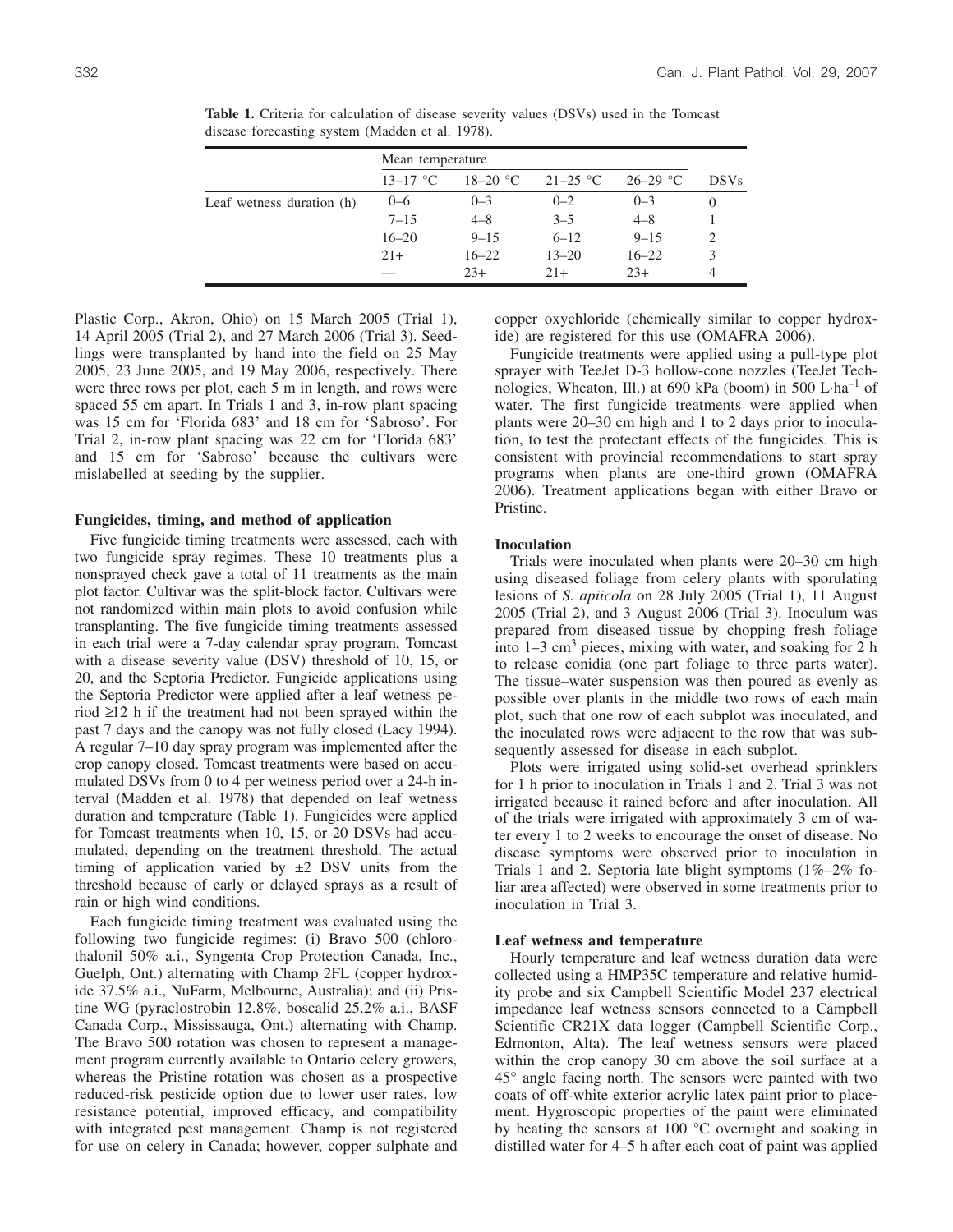(Gillespie and Duan 1987; Sentelhas et al. 2004). Rainfall was recorded using a tipping bucket rain gauge connected to a Campbell Scientific CR21X data logger. The amount of water applied through overhead sprinkler irrigation was recorded with a manual rain gauge within 20 m of the plot. Growing degree-days (GDD) were calculated as follows (OMAFRA 2006):

 $GDD = [(\text{daily maximum temperature})$ 

+ daily minimum temperature) $/2$ ] – 5

and summed over the days the plants were in the field.

#### **Disease assessment and yield**

Septoria late blight severity was assessed as the percent of visible lesions on foliage in the centre 3 m of the middle row of each subplot, 1–2 times per week from inoculation until harvest. Severity was assessed using a scale from 0 to 5, where:  $0 = 0\%$ ;  $1 < 2\%$ ;  $2 = 2\% - 4\%$ ;  $3 = 5\% - 9\%$ ;  $4 =$  $10\% - 24\%$ ; and  $5 > 25\%$  foliar area with lesions. These scale values were used to calculate the area under the disease progress curve (AUDPC) using the following equation:

$$
AUDPC = \sum [(X_{i+1} + X_i)/2 \times (t_{i+1} - t_i)]
$$

where  $X_{i+1}$  is disease severity rating at day  $t_{i+1}$  and  $X_i$  is disease severity rating at day  $t_i$  (Shanner and Finney 1977).

Harvest and assessment was conducted over 2 days, with two replications on each day, because of the time required for the assessments. A sample of 12 plants was harvested from each subplot at 51 and 54 days after first application (DAFA) in Trial 1 (16 and 19 September 2005), at 54 and 56 DAFA in Trial 2 (3 and 5 October 2005), and at 48 and 50 DAFA in Trial 3 (18 and 20 September 2006). The weight of each plant was recorded. Then 'Sabroso' plants were trimmed to a 55 cm length, the standard length for processing celery, and 'Florida 683' plants were trimmed to 40 cm, the standard length for fresh-market celery, and the weight of the trimmed plants was recorded. After trimming, leaves on the trimmed plants were assessed for septoria late blight and rated on a  $0-3$  scale, where  $0 =$  no lesions on leaves,  $1 < 10\%$  of leaves with lesions,  $2 = 10\% - 49\%$ , and 3 >50% with lesions, to calculate a leaf blight index (LBI) (Trueman et al. 2005). Ten outer stalks were removed from each plant, and these 120 petioles per subplot were rated for septoria late blight using a 0–5 scale, where  $0 = 0\%$ ,  $1 < 10\%$ ,  $2 = 10\% - 24\%, 3 = 25\% - 49\%, 4 = 50\% - 74\%, \text{ and } 5 \ge 75\%$ petiole area diseased to calculate the petiole disease severity index (DSI), based on the method of Kobriger and Hagedorn (1983) originally developed for root rot severity:

$$
DSI \text{ or } LBI = \frac{\sum [(\text{class No.})(\text{no. of petites in each class})]}{(\text{total no. petites per sample})(\text{no. classes} - 1)} \times 100
$$

The fungicide cost for each treatment was calculated by multiplying the number of sprays by the application rate and estimated product cost. In 2006, marketable weight was determined after petiole disease assessment by stripping plants of any diseased petioles and weighing the remaining plant plus any '0' rated petioles. The percent reduction in marketable yield was determined by dividing weight loss (the difference between marketable weight and trimmed weight) by trimmed weight and multiplying by 100.

Marketable weight was not assessed in 2005, so yield reduction was calculated only for the trial in 2006.

#### **Statistical analysis**

Each trial was organized in a factorial design with forecasting system and fungicide regime as the main factors and cultivar as a split block factor. However, for analysis, each combination of fungicide timing program and fungicide regime was considered a separate treatment, to allow comparisons among each combination. Differences between the two fungicide regimes were investigated through singledegree-of-freedom contrasts. Statistical analyses were performed using Proc Univariate and Proc Mixed in SAS v. 8.02 (SAS Institute Inc., Cary, N.C.). Data were tested for normality using the Shapiro–Wilk test and outliers were identified using Lund's test of standardized residuals (Lund 1975). Data were removed for those plots in Trial 3 where infection occurred prior to inoculation and initiation of fungicide treatments. Values for AUDPC and LBI were normalized using a square root transformation prior to analysis.

Data for all three trials were analyzed together. Analysis of variance of the combined data was conducted using Proc Mixed; timing treatments, fungicide regime, and cultivar were treated as fixed factors, and trial was treated as a random factor. Least-square means were separated using Tukey's test. Single-degree-of-freedom contrasts were used to assess differences between Bravo and Pristine treatments for each response variable.

A simple cost analysis was calculated for each treatment to compare the direct cost of the fungicide applied for that treatment based on product prices in 2006. A comprehensive analysis would include expenses associated with fungicide application, crop scouting, assessment of weather parameters, and costs associated with marketing, such as labour costs for stripping off infected petioles. A comprehensive analysis was beyond the scope of the current study, therefore only the direct costs of fungicide were assessed.

## **Results**

## **Weather conditions**

Total growing degree-days were 1891, 1674, and 1706 for Trials 1, 2, and 3, respectively. Total rainfall plus estimated irrigation for each trial was  $152 + 40$ ,  $142 + 40$ , and 348 + 60 mm, for Trials 1, 2, and 3, respectively.

#### **Fungicides and timing**

The number of fungicide applications varied with year, but was lower for all forecasting treatments than for the calendar spray program in all three trials (Table 2). The Septoria Predictor reduced the number of spray applications by 1 relative to the calendar spray program in each trial. Use of the Tomcast program resulted in a reduction of 1 to 3 sprays at a DSV threshold of 10 and 2 to 4 sprays at a DSV threshold of 15. Tomcast at a DSV threshold of 20 provided the greatest spray reduction in all three trials; the number of applications was reduced by 3 in Trial 1, 5 in Trial 2, and 4 in Trial 3.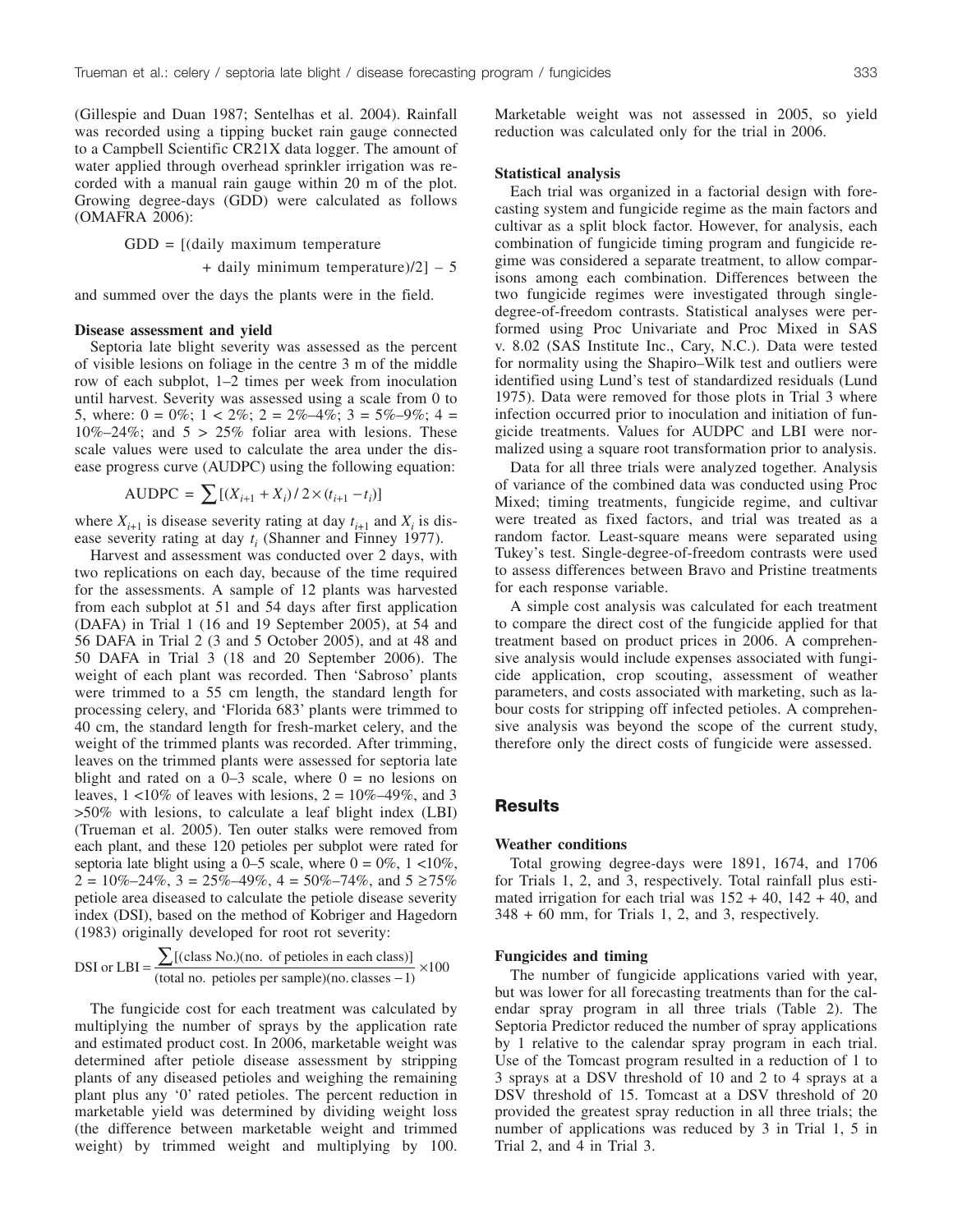**Table 2.** Number of spray applications and application dates (based on days after first application (DAFA)) for disease forecasting programs tested for management of septoria late blight of celery at the Holland–Bradford Marsh, Ontario, in 2005 (Trials 1 and 2) and 2006 (Trial 3).

|                                                        | Trial 1                     |            | Trial 2                            |                | Trial 3                                 |                |
|--------------------------------------------------------|-----------------------------|------------|------------------------------------|----------------|-----------------------------------------|----------------|
| Treatment*                                             | $DAFA^{\dagger}$            | No. sprays | $DAFA^{\dagger}$                   | No. sprays     | $DAFA^{\dagger}$                        | No. sprays     |
| Nonsprayed control                                     |                             | $\Omega$   |                                    | $\Omega$       |                                         | $\Omega$       |
| Calendar<br>Pristine/Champ<br>Bravo/Champ              | 0, 6, 13, 20,<br>27, 33, 41 | $\tau$     | 0, 7, 14, 20,<br>28, 35, 42, 47    | 8              | 0, 8, 15,<br>$22, 29, 36^{\ddagger}$    | 6              |
| <b>Tomcast DSV 10</b><br>Pristine/Champ<br>Bravo/Champ | 0, 6, 13, 20,<br>27, 37     | 6          | 0, 7, 14, 24,<br>40                | 5              | 0, 8, 21,<br>$28^{\ddagger}$            | $\overline{4}$ |
| <b>Tomcast DSV 15</b><br>Pristine/Champ<br>Bravo/Champ | 0, 8, 18, 33,<br>37         | 5          | 0, 7, 20, 40                       | $\overline{4}$ | 0, 17, 28                               | 3              |
| <b>Tomcast DSV 20</b><br>Pristine/Champ<br>Bravo/Champ | 0, 8, 20, 40,               | 4          | 0, 10, 27                          | 3              | $0, 21^{\ddagger}$                      | $\overline{c}$ |
| Septoria Predictor<br>Pristine/Champ<br>Bravo/Champ    | 0, 8, 18<br>27, 33, 41      | 6          | $0, 10, 16$ , $27$ ,<br>35, 42, 47 | 7              | $0, 15$ , $22$ ,<br>$29, 36^{\ddagger}$ | 5              |

\*Pristine WG at 1.0 kg·ha<sup>-1</sup>, Champ 2FL at 4.0 kg·ha<sup>-1</sup>, and Bravo 500 at 3.0 L·ha<sup>-1</sup>.<br><sup>†</sup>First funcioide application on 27 July 2005 in Trial 1, 10 August 2005 in Trial 2, at

First fungicide application on 27 July 2005 in Trial 1, 10 August 2005 in Trial 2, and 1 August 2006 in Trial 3 (first

application  $= 0$  days).

Final spray was omitted because weather conditions prevented application; conditions did not become suitable for spraying until 7 days before harvest, and application was withheld to prevent violation of pre-harvest interval.

<sup>§</sup>Canopy fully closed in entire trial; for this treatment calendar spray program implemented for remainder of study period as per treatment protocol.

#### **Disease severity**

Disease severity (assessed as DSI, LBI, and AUDPC) was the highest in Trial 2 (Table 3). Fungicide application reduced petiole DSI and LBI in all trials compared with the nonsprayed control, with the exception of LBI for the Tomcast program using a DSV threshold of 10 with Bravo/Champ in Trial 2 (Table 3). All of the fungicide treatments had lower AUDPC compared with the nonsprayed control in Trials 1 and 2, and all treatments sprayed with Pristine had lower AUDPC relative to the nonsprayed control in Trial 3. AUDPC values were six times higher in the nonsprayed control than the least effective fungicide treatments in Trial 1, two times higher in Trial 2, and three times higher in Trial 3. Contrasts showed that the AUDPC and LBI were lower in treatments with Pristine than with Bravo (Table 3). There was no difference in petiole DSI between Pristine and Bravo in Trials 1 or 3, but DSI was lower for treatments with Pristine than with Bravo in Trial 2.

The Septoria Predictor was as effective as the calendar spray program for all measurements of disease severity except AUDPC in Trial 2, where calendar sprays of Pristine/Champ provided more effective disease reduction than treatments applied as indicated by the Septoria Predictor. The Tomcast program was as effective as the calendar sprays in maintaining low petiole DSI. The only exceptions were for Bravo/Champ applied based on Tomcast at DSV 10 or 20 in Trial 2. Sprays applied according to Tomcast DSV 10 or 15 were as effective as the calendar program at reducing LBI

and more effective than the Tomcast DSV 20 program in Trials 1 and 3 (Table 3). Under high disease pressure in Trial 2, none of the Tomcast thresholds with Pristine were as effective as Pristine applied on a calendar basis. Tomcast DSV 15 with Bravo/Champ was as effective as the calendar program with Bravo/Champ, but not as effective as calendar sprays of Pristine/Champ.

The effect of spray program on AUDPC varied, but the calendar spray program provided the most effective disease reduction across the trials. In Trial 3 (lowest AUDPC in the nonsprayed control), all programs were as effective as the calendar program. In Trial 2 (highest AUDPC in the control), the forecasting programs were generally less effective than the calendar spray. In Trial 1, all of the treatments with Bravo/Champ were as effective as Bravo/Champ applied on a calendar basis. However, the lowest AUDPC was achieved with Pristine applied as indicated by each program except Tomcast at DSV 20.

In all three trials, both cultivars ('Sabroso' and 'Florida 683') were highly susceptible to Septoria late blight. Cultivars had no consistent effect on disease severity in any trial (data not shown).

#### **Yield**

All fungicide applications increased trimmed weight compared with the nonsprayed control, as determined by single-degree-of-freedom contrasts (Table 4). When treatments were compared individually with the nonsprayed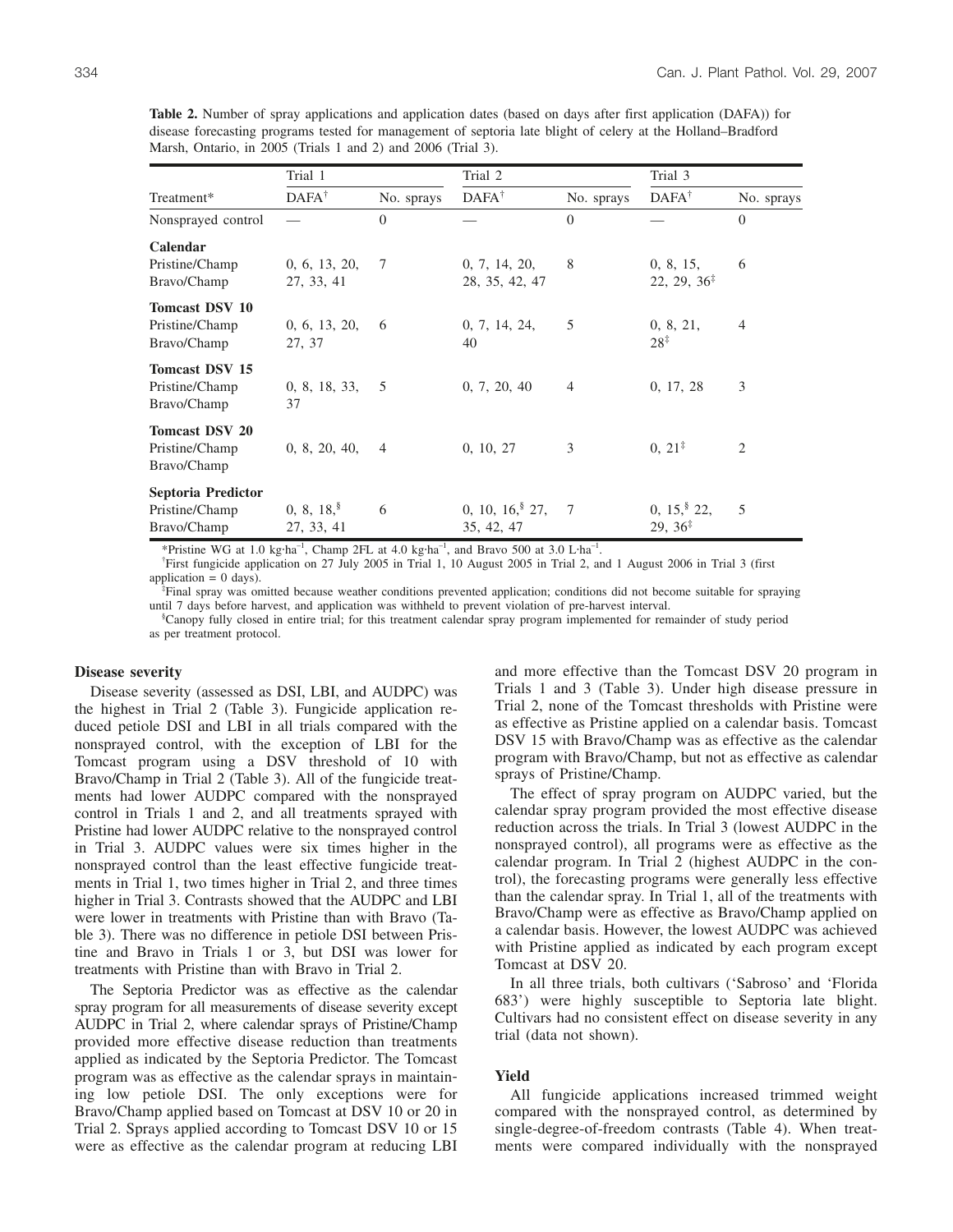**Table 3.** Petiole disease severity index (DSI), leaf blight index (LBI), and area under the disease progress curve (AUDPC) in celery produced using five fungicide spray programs for management of septoria late blight at the Holland–Bradford Marsh, Ontario, in 2005 (Trials 1 and 2) and 2006 (Trial 3).

|                       | $DSI^{\dagger}$   |                   | $LBI^{\dagger,\ddagger}$ |                   | $\text{AUDPC}^{\dagger,\ddagger}$ |                   |                   |
|-----------------------|-------------------|-------------------|--------------------------|-------------------|-----------------------------------|-------------------|-------------------|
|                       | Trial             |                   | Trial                    |                   |                                   |                   |                   |
| Treatment*            | 1 and 3           | Trial 2           | 1 and 3                  | Trial 2           | Trial 1                           | Trial 2           | Trial 3           |
| Nonsprayed control    | 34.3 <sub>b</sub> | 60.4c             | 87.2 f                   | 100.0 d           | 62.1 <sub>d</sub>                 | 94.5 h            | 48.8 h            |
| Calendar              |                   |                   |                          |                   |                                   |                   |                   |
| Pristine/Champ        | 0.0a              | 0.3a              | 0.5a                     | 12.4a             | 0.0a                              | 3.5a              | 2.3a              |
| Bravo/Champ           | 0.0a              | 1.7a              | $9.0$ bcd                | $30.6$ ab         | $3.5$ bc                          | $24.2$ def        | 9.2a              |
| <b>Tomcast DSV 10</b> |                   |                   |                          |                   |                                   |                   |                   |
| Pristine/Champ        | 0.0a              | 1.5a              | $1.7$ abc                | 45.6 bc           | 0.1a                              | $19.1 \text{ cd}$ | 4.9a              |
| Bravo/Champ           | 0.1a              | 11.4 <sub>b</sub> | $10.3$ cd                | 70.7 cd           | $0.6$ ab                          | 35.9 fg           | $9.4$ ab          |
| <b>Tomcast DSV 15</b> |                   |                   |                          |                   |                                   |                   |                   |
| Pristine/Champ        | 0.0a              | 1.4a              | $4.5$ abc                | 32.3 <sub>b</sub> | 0.0a                              | $14.1$ bc         | 4.0a              |
| Bravo/Champ           | 0.0a              | $3.6$ ab          | 20.7 de                  | $40.7$ bc         | $7.8\text{ c}$                    | $22.2$ cde        | $12.0$ ab         |
| <b>Tomcast DSV 20</b> |                   |                   |                          |                   |                                   |                   |                   |
| Pristine/Champ        | 0.5a              | $5.5$ ab          | 15.1 d                   | 61.3c             | $3.7$ bc                          | $29.3$ def        | 5.8 a             |
| Bravo/Champ           | 0.4a              | 12.6 <sub>b</sub> | 41.6 e                   | 61.7 c            | $10.3 \text{ c}$                  | 43.9 g            | 16.2 ab           |
| Septoria Predictor    |                   |                   |                          |                   |                                   |                   |                   |
| Pristine/Champ        | 0.0a              | 0.1a              | $0.8$ ab                 | 12.3a             | $0.9$ ab                          | 9.4 h             | 5.4 a             |
| Bravo/Champ           | 0.1a              | 5.2 ab            | $6.5$ abcd               | 44.6 bc           | $7.3\text{ c}$                    | $32.2$ efg        | 10.8a             |
| <b>Contrasts</b>      |                   |                   |                          |                   |                                   |                   |                   |
| Pristine/Champ        | $0.1$ ns          | 1.8a              | 4.5a                     | 32.8 a            | 0.9a                              | 15.1a             | 4.5a              |
| Bravo/Champ           | 0.1               | 6.9 <sub>b</sub>  | 17.6 <sub>b</sub>        | 50.0 <sub>b</sub> | 5.8 <sub>b</sub>                  | 31.7 <sub>b</sub> | 11.5 <sub>b</sub> |

**Note:** Values in a column followed by the same letter do not differ at  $P = 0.05$  based on Tukey's test; ns, not significant.

\*Pristine WG at 1.0 kg·ha<sup>-1</sup>, Champ 2FL at 4.0 kg·ha<sup>-1</sup>, Bravo 500 at 3.0 L·ha<sup>-1</sup>.

<sup>†</sup>Data were separated by trial (Trials 1 and 3 vs. Trial 2) because of a significant interaction at  $P = 0.05$ using ANOVA.

Data were transformed prior to analysis and back-transformed for presentation.

control, the only treatments that increased trimmed weight on both cultivars were the calendar program with Bravo and the Tomcast program at DSV 10 with Pristine. The yield of 'Florida 683' sprayed with Pristine, following the Septoria Predictor, was also higher than the nonsprayed treatment. All fungicide treatments increased market weight and limited the reduction in marketable yield in 2006. Applications of Pristine increased marketable yield by 10%. The difference between trimmed weight and marketable weight was 6% less than treatments sprayed with Bravo (Table 4). Processing celery 'Sabroso' was consistently heavier than 'Florida  $683'$  (1.40 kg·plant<sup>-1</sup> and 1.06 kg·plant<sup>-1</sup>, respectively, for celery treated with Pristine/Champ).

## **Cost analysis**

Fungicide costs, calculated across the three trials and based on 2006 prices, ranged from \$82 to \$736 depending on trial, spray program, and fungicide (Table 5). Costs for the calendar application program with Bravo/Champ ranged from \$245 to  $326$  ha<sup>-1</sup>, and from \$552 to 736 ha<sup>-1</sup> for Pristine/Champ. The lowest cost was incurred with the Tomcast DSV 20 program, at \$82–163 ha<sup>-1</sup> for Bravo/Champ and \$184–368 ha<sup>-1</sup> for Pristine/Champ. This spray program was the least costly because it called for the fewest fungicide applications.

## **Discussion**

Effective management of septoria late blight is essential for the production of a marketable crop of celery. The disease threshold for celery is effectively zero because plants with noticeable lesions on leaves and petioles are unmarketable, so diseased petioles must be removed by hand. This study demonstrated that application of the fungicides Bravo/Champ or Pristine/Champ, timed as indicated by the Tomcast and Septoria Predictor forecasting programs, provide effective management of septoria late blight with fewer fungicide applications than a calendar spray program. All fungicide programs based on forecasting reduced disease severity relative to the nonsprayed control, but Pristine, which is a reduced-risk fungicide, was consistently more effective than Bravo in reducing leaf blight severity and AUDPC. As expected, both of the cultivars that were assessed were highly susceptible to septoria late blight; there were no consistent differences in levels of disease between cultivars in any of the trials.

Disease management using the Septoria Predictor program was generally as effective as the calendar spray program, but required one less fungicide application. Fungicides applied according to Tomcast with a DSV threshold of 10 or 15 reduced LBI as effectively as the calendar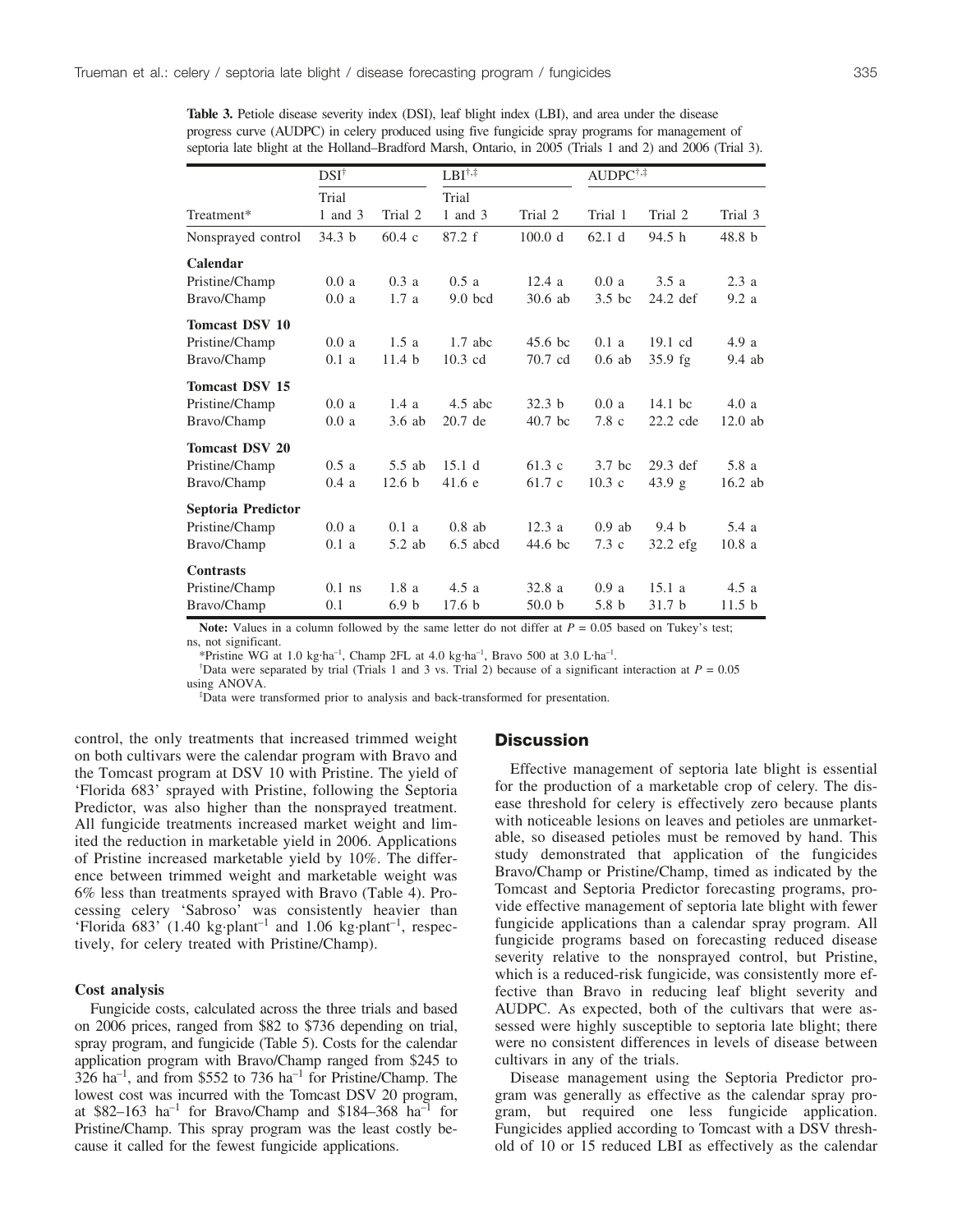|                       |                   | Trimmed weight $(kg\cdot plant^{-1})^{\dagger}$ | Market weight                      | Yield reduction<br>2006 (%) |  |
|-----------------------|-------------------|-------------------------------------------------|------------------------------------|-----------------------------|--|
| Treatment*            | 'Florida 683'     | 'Sabroso'                                       | $(2006)$ (kg·plant <sup>-1</sup> ) |                             |  |
| Nonsprayed control    | 0.79 <sub>b</sub> | 1.11 <sub>b</sub>                               | 0.43c                              | 63c                         |  |
| Calendar              |                   |                                                 |                                    |                             |  |
| Pristine/Champ        | $1.05$ ab         | $1.36$ ab                                       | 1.49a                              | 1a                          |  |
| Bravo/Champ           | 1.06a             | 1.50a                                           | $1.41$ ab                          | 4 ab                        |  |
| <b>Tomcast DSV 10</b> |                   |                                                 |                                    |                             |  |
| Pristine/Champ        | 1.10a             | 1.52a                                           | $1.38$ ab                          | $2$ ab                      |  |
| Bravo/Champ           | $1.00$ ab         | $1.31$ ab                                       | $1.29$ ab                          | 3 ab                        |  |
| <b>Tomcast DSV 15</b> |                   |                                                 |                                    |                             |  |
| Pristine/Champ        | $1.02$ ab         | $1.32$ ab                                       | $1.43$ ab                          | 1a                          |  |
| Bravo/Champ           | $0.98$ ab         | $1.28$ ab                                       | 1.10 <sub>b</sub>                  | 15 <sub>b</sub>             |  |
| <b>Tomcast DSV 20</b> |                   |                                                 |                                    |                             |  |
| Pristine/Champ        | $1.04$ ab         | $1.39$ ab                                       | $1.43$ ab                          | 1 a                         |  |
| Bravo/Champ           | $1.02$ ab         | $1.31$ ab                                       | $1.28$ ab                          | 10ab                        |  |
| Septoria Predictor    |                   |                                                 |                                    |                             |  |
| Pristine/Champ        | 1.09a             | $1.40$ ab                                       | $1.38$ ab                          | 0a                          |  |
| Bravo/Champ           | $1.01$ ab         | $1.39$ ab                                       | $1.39$ ab                          | 1 a                         |  |
| <b>Contrasts</b>      |                   |                                                 |                                    |                             |  |
| Pristine/Champ        | $1.06$ ns         | $1.40$ ns                                       | 1.42a                              | 1a                          |  |
| Bravo/Champ           | 1.01              | 1.36                                            | 1.29 <sub>b</sub>                  | 7 <sub>b</sub>              |  |
| Nonsprayed control    | 0.79 <sub>b</sub> | 1.11 <sub>b</sub>                               | 0.43 <sub>b</sub>                  | 63 <sub>h</sub>             |  |
| Any fungicide         | 1.04a             | 1.38a                                           | 1.36a                              | 4 a                         |  |

**Table 4.** Trimmed weight, market weight, and percent yield reduction for celery 'Florida 683' and 'Sabroso' grown using five fungicide spray programs for management of septoria late blight at the Holland–Bradford Marsh, Ontario, in two trials in 2005 and one trial in 2006.

**Note:** Numbers in a column followed by the same letter are not significantly different at  $P = 0.05$ using ANOVA, Tukey's adjustment; and ns, not significant.

\*Pristine WG at 1.0 kg·ha<sup>-1</sup>, Champ 2FL at 4.0 kg·ha<sup>-1</sup>, Bravo 500 at 3.0 L·ha<sup>-1</sup>.

Data from each cultivar was separated because of a significant cultivar  $\times$  treatment interaction at

*P* = 0.05 in ANOVA.

program in two of the three trials, and the Tomcast DSV 15 program with Pristine was also effective in the third trial.

Yield loss (% reduction in marketable yield) was numerically highest in Trial 3 for Tomcast at DSV 15 with Bravo, relative to the other fungicide treatments. Although this difference was not statistically significant, it indicates that the DSV 15 threshold with Bravo/Champ fungicides may not consistently provide an acceptable level of disease control.

The Tomcast program at DSV 20 resulted in the greatest reduction in the number of fungicide applications, but did not provide acceptable disease control. Disease severity (DSI and LBI) for Trial 2 was higher for Tomcast DSV 20 with Bravo than for the calendar program with Bravo. Spray intervals for Tomcast DSV 20 treatments ranged from 8 to 21 days across the three trials, therefore, leaf wetness events likely occurred when the previous application of protectant fungicide (Bravo or Champ) was no longer effective. As a result, disease control for the Tomcast DSV 20 Bravo/Champ treatment was compromised. Although differences between the Tomcast DSV 20 treatment and the other treatments were not always significant, we conclude that this long interval between fungicide applications substantially increased the risk of crop loss due to septoria late blight. This risk would increase even more if weather factors (e.g., rain, high winds) delayed fungicide application when the threshold was reached.

Similarly, LBI was higher for the Tomcast DSV 20 treatment with Pristine compared with DSV 10 and 15 in the first two trials, and with DSV 15 in the third trial. Boscalid and pyraclostrobin possess both curative and protectant activity, thus, the application of these products post-infection likely provided some disease reduction (Bartlett et al. 2002). However, post-infection application of these materials is not recommended because it increases the risk of fungicide resistance.

For all the treatments with Pristine, marketable weight per plant was 0.13 kg higher and yield reduction was 6% less than with Bravo in 2006. The application of strobilurin fungicides has been associated with a "greening effect" independent of disease control in wheat (Bartlett et al. 2002; Gerhard et al. 1999). However, there were no differences between Pristine and Bravo treatments for height (data not shown), harvest weight, or trimmed weight, indicating that higher yield was likely the result of improved disease management. Marketable yield was not measured in Trials 1 and 2, but yield losses and labour costs in these trials would also have been higher for treatments with Bravo than with Pristine based on levels of DSI. For example, DSI in Trial 2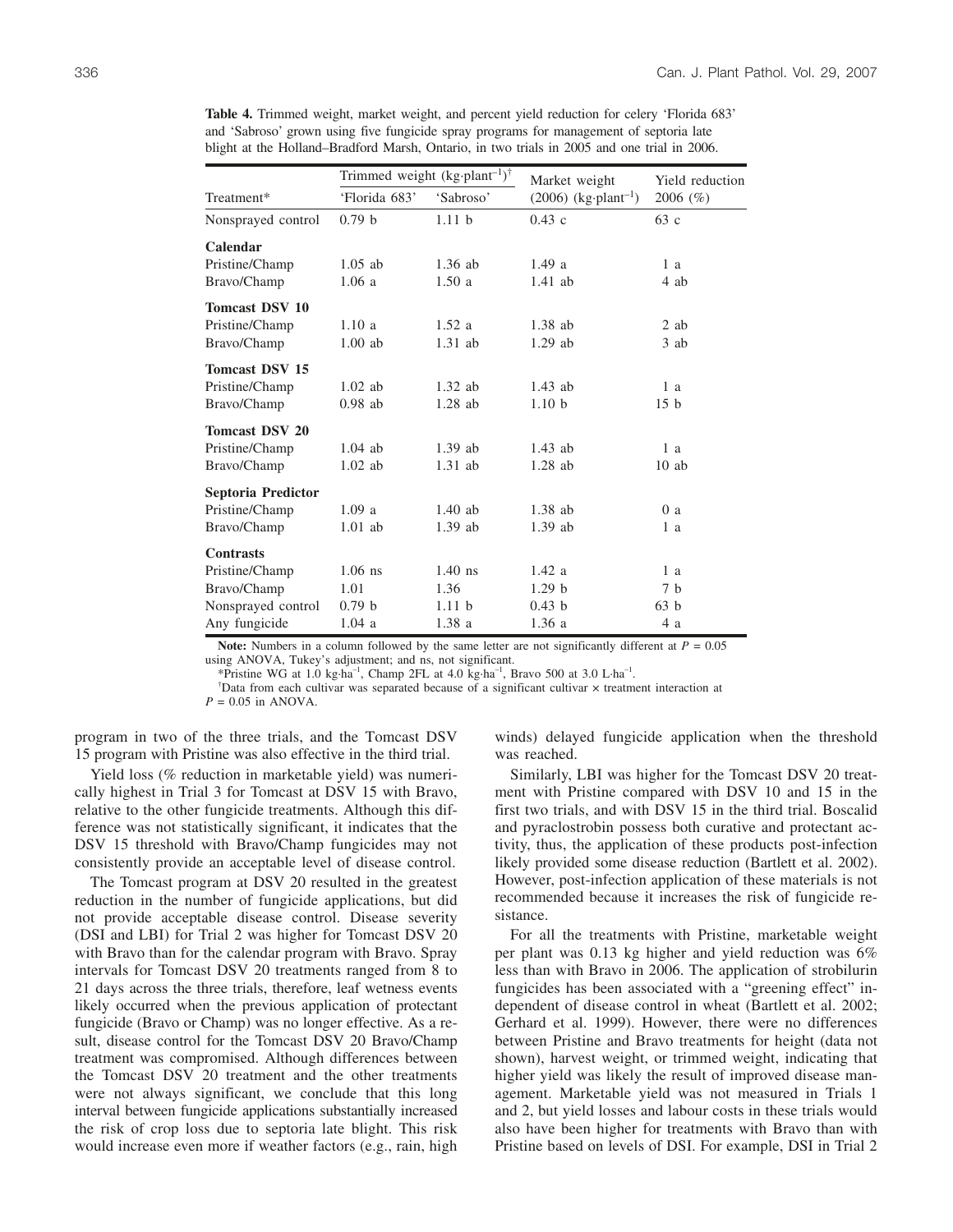**Table 5.** Estimated costs of fungicide for management of septoria late blight of celery produced under five fungicide timing regimes at the Holland–Bradford Marsh, Ontario, in 2005 (Trials 1 and 2) and 2006 (Trial 3).

|                       | Cost $(\$$ ha <sup>-1</sup> ) |          |          |          |  |
|-----------------------|-------------------------------|----------|----------|----------|--|
| Treatment             | Trial 1                       | Trial 2  | Trial 3  | Mean     |  |
| Nonsprayed control    | $\theta$                      | $\Omega$ | $\theta$ | $\theta$ |  |
| Calendar program      |                               |          |          |          |  |
| Pristine/Champ        | 692                           | 736      | 552      | 660      |  |
| Bravo/Champ           | 282                           | 326      | 245      | 284      |  |
| <b>Tomcast DSV 10</b> |                               |          |          |          |  |
| Pristine/Champ        | 552                           | 552      | 368      | 491      |  |
| Bravo/Champ           | 245                           | 201      | 163      | 203      |  |
| <b>Tomcast DSV 15</b> |                               |          |          |          |  |
| Pristine/Champ        | 508                           | 368      | 324      | 400      |  |
| Bravo/Champ           | 201                           | 163      | 119      | 161      |  |
| <b>Tomcast DSV 20</b> |                               |          |          |          |  |
| Pristine/Champ        | 368                           | 324      | 184      | 292      |  |
| Bravo/Champ           | 163                           | 119      | 82       | 121      |  |
| Septoria Predictor    |                               |          |          |          |  |
| Pristine/Champ        | 552                           | 692      | 508      | 584      |  |
| Bravo/Champ           | 245                           | 282      | 201      | 243      |  |

**Note:** Costs are estimates based on 2006 prices from BASF Corp., application rate, and number of applications as follows: Pristine  $\hat{WG}$  =  $(1.0 \text{ kg} \cdot \text{ha}^{-1})(\$140 \text{ kg}^{-1})(\text{no. applications});$  Champ  $2FL = (4.0 \text{ L} \cdot \text{ha}^{-1})$  $(11.00 \text{ L}^{-1})$ (no. applications); and Bravo 500 = (3.0 L·ha<sup>-1</sup>)(\$12.50 L<sup>-1</sup>) (no. applications).

for Bravo treatments was 6.9 compared with 1.8 for Pristine, which represents 42 petioles with disease (78 diseasefree petioles) for treatments with Bravo versus 11 diseased petioles (109 disease-free petioles) with Pristine. Lesions in treatments with Pristine/Champ were visually smaller than with Bravo/Champ, but lesion size was not measured.

Celery treated with fungicide consistently had higher yields than the nonsprayed control. Yield losses of 63% in the nonsprayed control in Trial 3 are consistent with a report of losses up to 70% in Michigan (Lacy et al. 1996). In the control treatment, only the inner portion of the celery heart was marketable. Also, even the calendar program did not provide acceptable disease control under the high disease pressure that occurred in Trial 2, especially as assessed by the presence of lesions on leaves after trimming (LBI).

One treatment in Trial 2 differed from its equivalent in Trials 1 and 3, in that disease severity (DSI, LBI, and AUDPC) was higher for Tomcast DSV 10 with Bravo than for the calendar spray program. In Trial 2, fungicide application was delayed because of rain and wind on one occasion during the study period, so the treatment was four DSV units over threshold when the fungicide was applied. As a result, disease was more severe for Tomcast DSV 10 compared with DSV 15. Also, AUDPC values for both fungicide rotations at DSV 10 were similar to the equivalent fungicide rotation at DSV 20. These results indicate that spraying prior to rain events when approaching the DSV threshold is necessary for optimal management of septoria late blight.

The results of this study are similar to recent findings in Michigan by Bounds and Hausbeck (2007). They concluded that Tomcast DSV 10 resulted in the greatest reduction in the number of sprays while maintaining an acceptable level of disease control. They observed larger differences in disease severity among Tomcast DSV 10, 15, and 20 treatments than were found in the current study. While this may be a result of differences in inoculation, assessment methods, or environmental conditions, it probably reflects the differences in the fungicides tested. Our results indicate that Tomcast at a DSV threshold of 15 provides an adequate spray interval when Pristine is used in rotation with Champ.

The cost of treatments differed with the number of applications and the cost of the products themselves. Tomcast at DSV 10 reduced the number of sprays per season by 1 to 3 relative to a calendar spray program; product costs were  $$169$  ha<sup>-1</sup> lower for the rotation with Pristine and \$81 ha<sup>-1</sup> lower for Bravo. For Tomcast at DSV 15, the number of sprays was reduced by 2 to 4, and costs were \$260 lower for Pristine and \$123 lower for Bravo. The Septoria Predictor provided the smallest cost savings; following canopy closure, a regular calendar spray program was implemented and the number of fungicide applications per trial was only reduced by one. The cost of Pristine/Champ in a calendar spray program was approximately 2.4 times higher than Bravo/Champ, based on prices in 2006.

This simple cost analysis only compares fungicide costs. A more comprehensive analysis would include application costs and the costs of crop scouting. This can be difficult to determine since scouting programs involve more than a single disease, and fungicide applications may be tank mixed with insecticides or foliar fertilizers. Costs will vary by location, service provider, and volume. The cost of scouting with the University of Guelph pest management program on the Holland–Bradford Marsh begins at \$50 per acre, with the cost decreasing with increasing area scouted. Additionally, adoption of disease forecasting programs also depends on the production practices of individual growers, including labour costs, harvest and grading methods, production of processing or fresh market celery, and risk tolerance.

Implementation of the Septoria Predictor or Tomcast programs requires a recommendation for initiating fungicide application. There was no difference in levels of septoria late blight in Michigan when fungicide applications were initiated 2 or 5 weeks after transplanting (Bounds and Hausbeck 2006). The recommendation for Ontario is that fungicide applications for septoria late blight begin onethird of the way through the growing season or as soon as symptoms are seen in the field (OMAFRA 2006). In the current study, inoculation and monitoring of leaf wetness and temperature began 7 to 10 weeks after transplanting, so a DSV threshold was not used to time the first application. Until further testing is conducted, timing of the first fungicide application in accordance with current Ontario recommendations appears to be a good option. The first spray may need to be applied earlier if the field is close to infected fields, has a history of the disease, if conditions are highly conducive for disease (e.g., long dew periods in late summer), or if the canopy closes more quickly than usual. These recommendations are based on knowledge that during rain events, spores may travel to adjacent fields located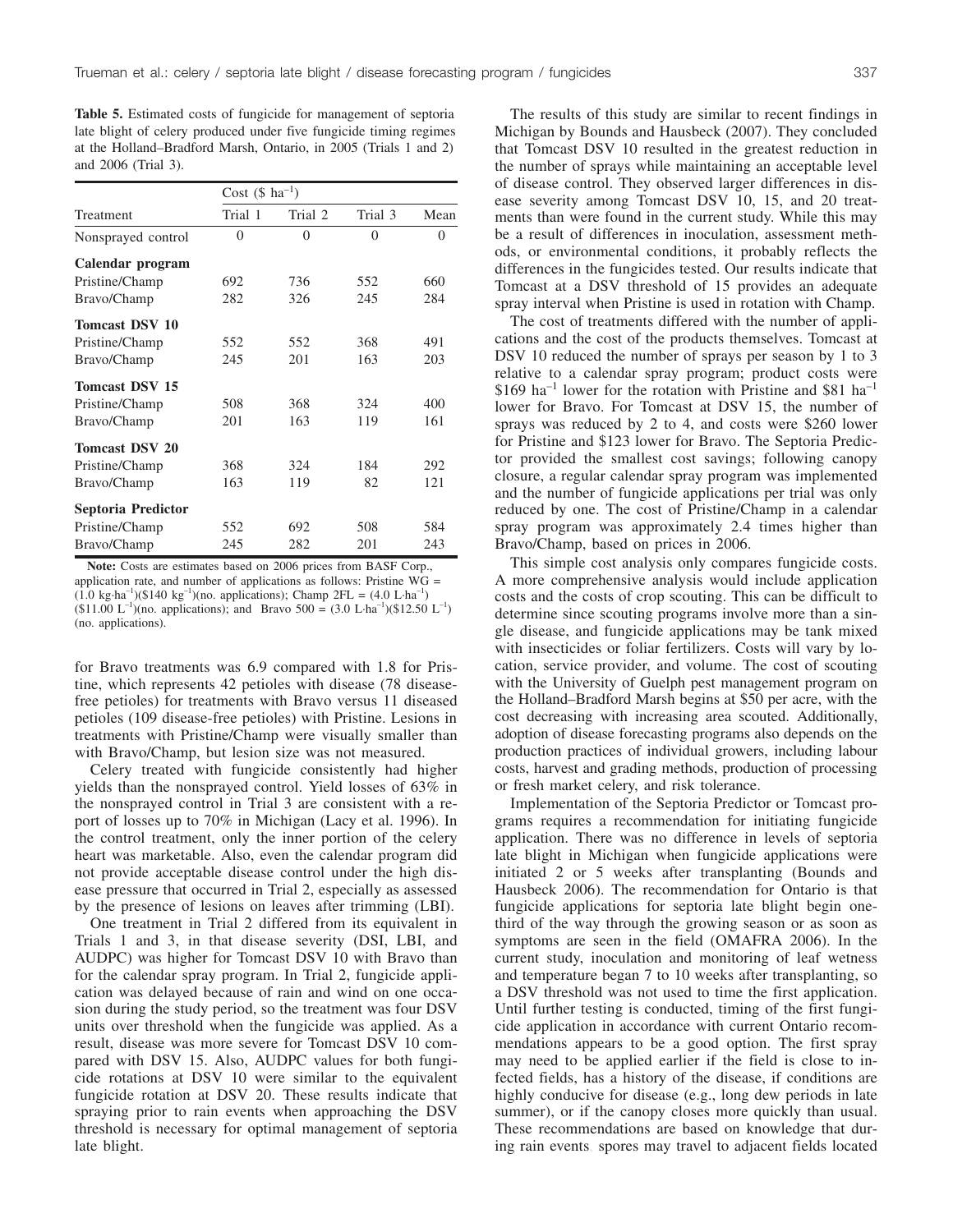downwind and that infected plant residue can survive 9 to 18 months (Maude and Shuring 1970; Sutton and Waterston 1966) and canopy closure results in longer periods of leaf wetness, which are favourable for the development of septoria late blight (Lacy 1994).

If growers are to adopt the Septoria Predictor or Tomcast forecasting programs, they need to have access to reliable temperature and leaf wetness information. The timing of fungicide application in this study was based on mean readings from six sensors within the crop canopy. As demonstrated in Trial 2 with Tomcast DSV 10, a delay of even a few days can result in reduced disease control. Use of sensors linked to a datalogger requires extensive investment in equipment and training, and leaf wetness can vary considerably within small geographic regions (Sutton et al. 1984). Also, the timing of celery plantings is staggered from May to July to meet market demand. Leaf wetness duration is affected by canopy size, thus, it is not possible to extrapolate leaf wetness information to fields at different stages of development. Therefore, availability of weather data may be the most important constraint on the adoption of these forecasting systems in commercial production systems.

This study is the first validation of disease forecasting systems for control of septoria late blight of celery under Ontario conditions. The use of disease forecasting systems to indicate when to apply fungicide resulted in effective management of septoria late blight by reducing the number fungicide applications by 1 to 4 sprays, even under conditions of high disease pressure. Methods to time the first fungicide application are required to further improve disease management. Cultivars, sprayer type, and production methods were similar to those used by commercial growers, and results were consistent over the three trials. Our results support the recommendation that fungicide applications based on spray timings for Tomcast with a DSV threshold of 10 and the Septoria Predictor replace a regular 7-day calendar spray program. Use of the Tomcast program with a DSV threshold of 15 could further reduce the number of sprays required for disease management if Pristine is used. Pristine is not yet registered for use on celery in Canada and costs 2.4 times more than Bravo. However, Pristine is more effective at managing septoria late blight, and its use, when registered, would reduce time and labour requirements for removal of diseased plant material.

## **Acknowledgements**

Special thanks for assistance from Kevin Vander Kooi, Marilyn Hovius, and Sean Westerveld. This research was supported by the Natural Sciences and Engineering Research Council, the Bradford & District Co-op, the New Directions Program Ontario Ministry of Agriculture Food and Rural Affairs, the Ontario Ministry of Agriculture Food and Rural Affairs – University of Guelph Plant Program, and the Agricultural Adaptation Council with the support of the Fresh Vegetable Growers of Ontario.

## **References**

- **Bartlett, D.W., Clough, J.M., Godwin, J.R., Hall, A.A., Hamer, M., and Parr-Dobrzanski, B.** 2002. The strobilurin fungicides. Pest Manag. Sci. 58: 649–662.
- **Bolkan, H.A., and Reinert, W.R.** 1994. Developing and implementing IPM strategies to assist farmers: an industry approach. Plant Dis. 78: 545–550.
- **Bounds, R.S., and Hausbeck, M.K.** 2007. Comparing disease predictors and fungicide programs for late blight management in celery. Plant Dis. 91: 532–537.
- **Bounds, R.S., and Hausbeck, M.K.** 2006. Evaluation of spray initiation timings for managing late blight of celery, 2004 [online]. Fungicide and Nematicide Tests. 61: V124. Available from http://www.plantmanagementnetwork.org/pub/trial/fntests/vol61/ [accessed February 2007].
- **Cerkauskus, R.F.** 1994. Septoria blight (late blight). *In* Disease and pests of vegetable crops in Canada: an illustrated compendium. *Edited by* J. Howard, A. Garland, and W.L. Seaman. Canadian Phytopathological Society and Entomological Society of Canada. Ottawa, Ont. pp. 86–87.
- **FRAC.** 2005. Pathogen risk list [online]. Fungicide Resistance Action Committee. Available from http://www.frac.info/frac/ index.htm [updated December 2005; accessed March 2006].
- **Gerhard, M., Habermeyer, J., and Zinkernagel, V.** 1999. The impact of strobilurins on plant vitality on winter wheat under field conditions. *In* Modern fungicides and antifungal compounds II. *Edited by* H. Lyr, P.E. Russell, H.-W. Dehne, and H.D. Sisler. Intercept Limited. Andover, UK. pp. 197–208.
- **Gillespie, T.J., and Duan, R.-X.** 1987. A comparison of cylindrical and flat plate sensors for surface wetness duration. Agric. For. Meteorol. 40: 61–70.
- **Kobriger, D.M., and Hagedorn, D.J.** 1983. Determination of bean root rot potential in vegetable production fields of Wisconsin's Central Sands. Plant Dis. 67: 177–178.
- **Lacy, M.L. 1994.** Influence of wetness periods on infection of celery by *Septoria apiicola* and use in timing sprays for control. Plant Dis. 78: 975–979.
- **Lacy, M.L., Berger, R.D., Gilbertson, R.L., and Little, E.L.** 1996. Current challenges in controlling diseases of celery. Plant Dis. 80: 1084–1091.
- **Lund, R.E.** 1975. Tables for an approximate test for outliers in linear models. Technometrics, 17: 473–476.
- **Madden, L., Pennypacker, S.P., and MacNab, A.A.** 1978. FAST, a forecast system for *Alternaria solani* on tomato. Phytopathology, 68: 967–1812.
- **Mathieu, D., and Kushalappa, A.C.** 1993. Effects of temperature and leaf wetness duration on the infection of celery by *Septoria apiicola*. Phytopathology, 83: 1036–1040.
- **Maude, R.B.** 1970. The control of *Septoria* on seed. Ann. Appl. Biol. 65: 249–254.
- **Maude, R.B., and Shuring, C.G.** 1970. The persistence of *Septoria apiicola* on diseased celery debris in soil. Plant Pathol. 19: 177–179.
- **Mudita, I.W., and Kushalappa, A.C.** 1993. Ineffectiveness of the first fungicide application at different initial disease incidence levels to manage septoria blight in celery. Plant Dis. 77: 1081–1084.
- **OMAFRA.** 2006. Celery. *In* Vegetable production recommendations 2006–2007. Ontario Ministry of Agriculture, Food and Rural Affairs Publication 363. Queen's Printer for Ontario, Toronto, Ont. pp. 89–94.